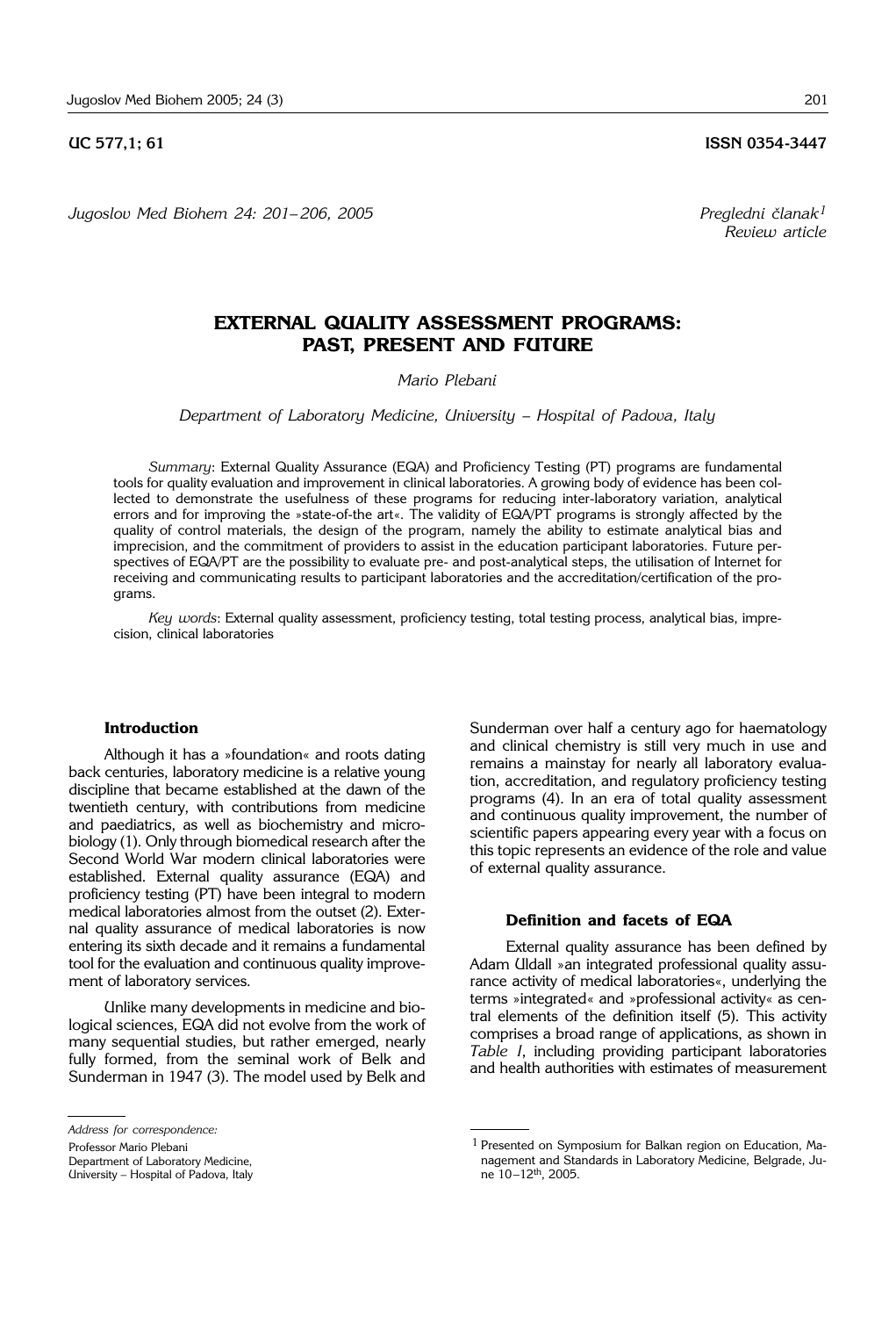Table I The many facets of proficiency testing and external quality assurance



uncertainty, education and provision of an effective indicator for an objective assessment of laboratory quality as a part of accreditation, certification and regulatory compliance assessment programs. Some of the most important facets and aspects of EQA are outlined in the same table arranged from pertinence to an individual participant (top) to pertinence to society as a whole (bottom). Although EQA has a multifaceted role, its appropriateness, applicability, and cost-effectiveness have been debated (6). However, because EQA monitors actual analytical performance, it might be regarded as the single most relevant indicator of laboratory quality, or better an efficient system to monitor the analytic result, that is an important part of the so-called total testing process (TTP). While terms »External quality assurance-EQA« and »Proficiency testing-PT« sometimes are used interchangeably, they underline different aspects. In particular EQA, that is more widely used in European countries, stresses the voluntary participation of individual laboratories, encourages educational and improvement aspects, as well as its use as a self-assessment tool. PT are mandatory, compulsory programs used as a point-sampling of laboratory output to judge the quality of laboratory testing. However, there is the need for an integration of EQA and PT elements, both presenting strengths and weaknesses (7). In fact, regulatory PT schemes encourage more participation and treat all laboratories equally. However, because of sanctions, laboratories do not treat PT samples the same as routine samples, and the programs may reduce the use of more challenging samples. EQA schemes have a stronger educational component, reduce the punitive atmosphere, use samples materials that mimic as far as possible patient material, but this may increase the costs. Because there are more similarities than differences in the meaning of these two terms, a synonymous spirit will be used in this paper that will focus on the role of EQA/PT in allowing clinical laboratories to assess and improve their services.

# **Are EQA/PT schemes surrogate markers of quality in clinical laboratories?**

The value of EQA/PT schemes in highlighting areas of analytical inadequacy and for stimulating improvements in between-laboratory variation has been demonstrated in many countries. EQA/PT survey in countries without EQA/PT programs or effective Internal Quality Control have shown that up to 50% of laboratory results for basic clinical chemistry tests are so far from the target value as to be of no clinical value (8). The laboratory performance in CAP survey after the introduction of the first EQA/PT scheme, demonstrate that the coefficient of variation (CV%) of glucose measurement decreased from 16.3 in 1949, to 8.0% in 1983 and to 4.2% in 1996. In the same period, the CV% of BUN decreases from 63.5% to 13.3% and, finally, 4.4% (9).

*Figure 1* shows the interlaboratory error for cholesterol measurements from 1969 to 1990 and it is easy to observe the continuous and significant decrease of the error rate (2). *Table II* reports the main findings observed during the 4-year experience of the EQA scheme for biochemical markers of myocardial damage in Italy (10). The number of unacceptable performances decreased from 11.6% to 5.6% for troponin I, from 19.5% to 9.0% for myoglobin, and from 13.2% to 4.3% for creatine kinase myocardial isoenzyme (CK-MB).

In quantitative laboratory testing, a number of techniques are used to establish the correct value of a given test, including gravimetric addition, reference value analysis, and consensus values from participants. In most schemes designed for medical laboratories the last procedure is often used, and for at least some tests this technique has been demonstrated to provide a basis of comparison that is comparable to reference value analysis (6). Therefore, not only the reproducibility, but also the bias of the method adopted by the individual laboratory can be assessed and improved. The preponderance of evidence suggests that participation in EQA/PT pro-



Figure 1 Interlaboratory error for cholesterol measurements: 1969 –1990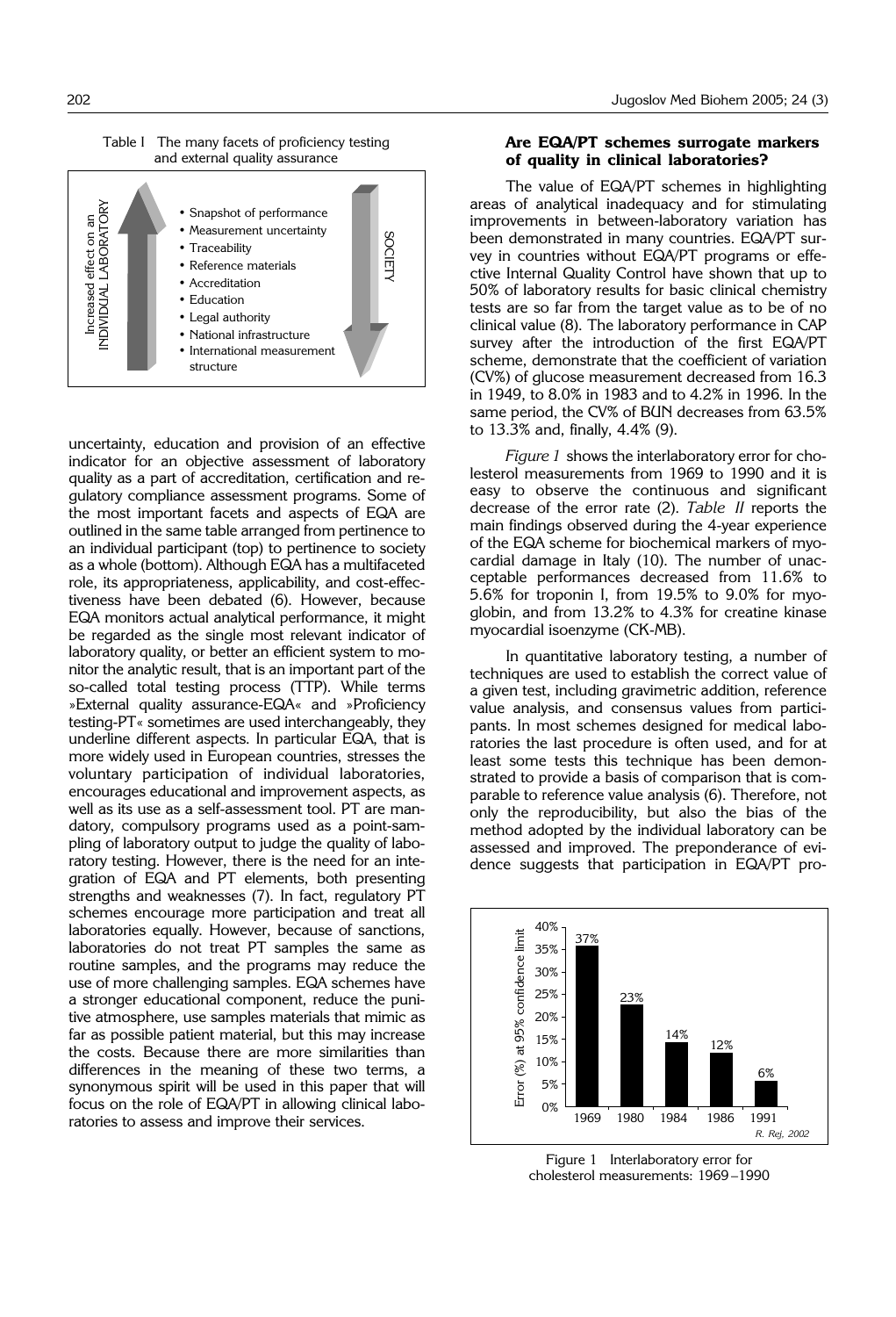| Analytical performance, %         |                   |            |                   |            |
|-----------------------------------|-------------------|------------|-------------------|------------|
|                                   | <b>Cycle 1999</b> | Cycle 2000 | <b>Cycle 2001</b> | Cycle 2002 |
| Troponin I (CCV=20)               | $n = 272$         | $n = 321$  | $n = 375$         | $n = 508$  |
| <b><i><u>Unacceptable</u></i></b> | 11.6              | 10.3       | 9.5               | 5.6        |
| Acceptable                        | 11.7              | 15.0       | 10.8              | 8.1        |
| Good                              | 27.4              | 24.1       | 20.7              | 24.6       |
| Excellent                         | 49.3              | 50.6       | 59.0              | 61.7       |
|                                   |                   |            |                   |            |
| Troponin T (CCV=20)               | $n = 22$          | $n = 58$   | $n = 109$         | $n=60$     |
| <b><i><u>Unacceptable</u></i></b> | 27.3              | 10.5       | 19.7              | 13.6       |
| Acceptable                        | 9.1               | 12.3       | 6.3               |            |
| Good                              | 9.1               | 29.8       | 18.8              | 20.3       |
| Excellent                         | 54.5              | 47.4       | 55.2              | 66.1       |
| $CK-MB$ mass ( $CCV=16$ )         | $n = 248$         | $n = 304$  | $n = 376$         | $n = 526$  |
|                                   |                   |            |                   |            |
| <b>Unacceptable</b>               | 13.2<br>17.4      | 8.3<br>9.9 | 3.5<br>6.3        | 4.3<br>6.7 |
| Acceptable                        |                   |            |                   |            |
| Good                              | 26.3              | 25.6       | 20.0              | 23.9       |
| Excellent                         | 43.1              | 56.2       | 70.2              | 65.1       |
| Myoglobin (CCV=10)                | $n = 282$         | $n = 339$  | $n = 444$         | $n = 601$  |
| <b><i><u>Unacceptable</u></i></b> | 19.5              | 10.7       | 14.2              | 9.0        |
| Acceptable                        | 12.8              | 8.5        | 9.2               | 10.3       |
| Good                              | 24.1              | 23.0       | 17.9              | 21.8       |
| Excellent                         | 43.6              | 57.8       | 58.7              | 58.9       |

Table II Distribution of laboratory performances in the cycles carried out during the years 1999–2002

grams does indeed result in improved performance. The improvements in performance, in turn, are likely due to improvement in the laboratory analysis itself, to greater familiarity with the external survey scheme, and to improvements by manufacturers of the reagents and instrument systems. Therefore, the impressive improvement in analytical quality that has been documented by many EQA/PT programs is an evidence of their value in assessing the »state-of the-art« and in stimulating clinical laboratories to reduce mistakes and improve the reliability of laboratory results over time.

# **Are the results from EQA/PT programs an affective information for medical laboratories?**

Satisfactory results in EQA/PT schemes are an important evidence that analytical procedures are under control, that technicians work in an appropriate way, and that effective internal quality control rules are in place (*Figure 2*). This information reassures clinical laboratory staff, represents an evidence of inter-laboratory agreement and comparability, and it is an effective indicator of outcome to produce during surveys and external quality assessment programs. A much more intriguing question is if and eventually how this information can be delivered to the users and patients.



Figure 2 Outcomes of satisfactory results in EQA/PT Schemes

On the other hand, poor EQA/PT results may derive from different sources, and in particular:

- a) participant failure thus leading the laboratory to reevaluate and modify procedures and processes, eventually improving the training and competence of the personnel,
- b) wrong scheme or sample design. For example, a wrong result in EQA/PT specimens cannot be reproduced in patients deriving from a scarce commutability of the adopted materials that present matrix effects or other problems,
- c) inherent method or diagnostic system inadequacy.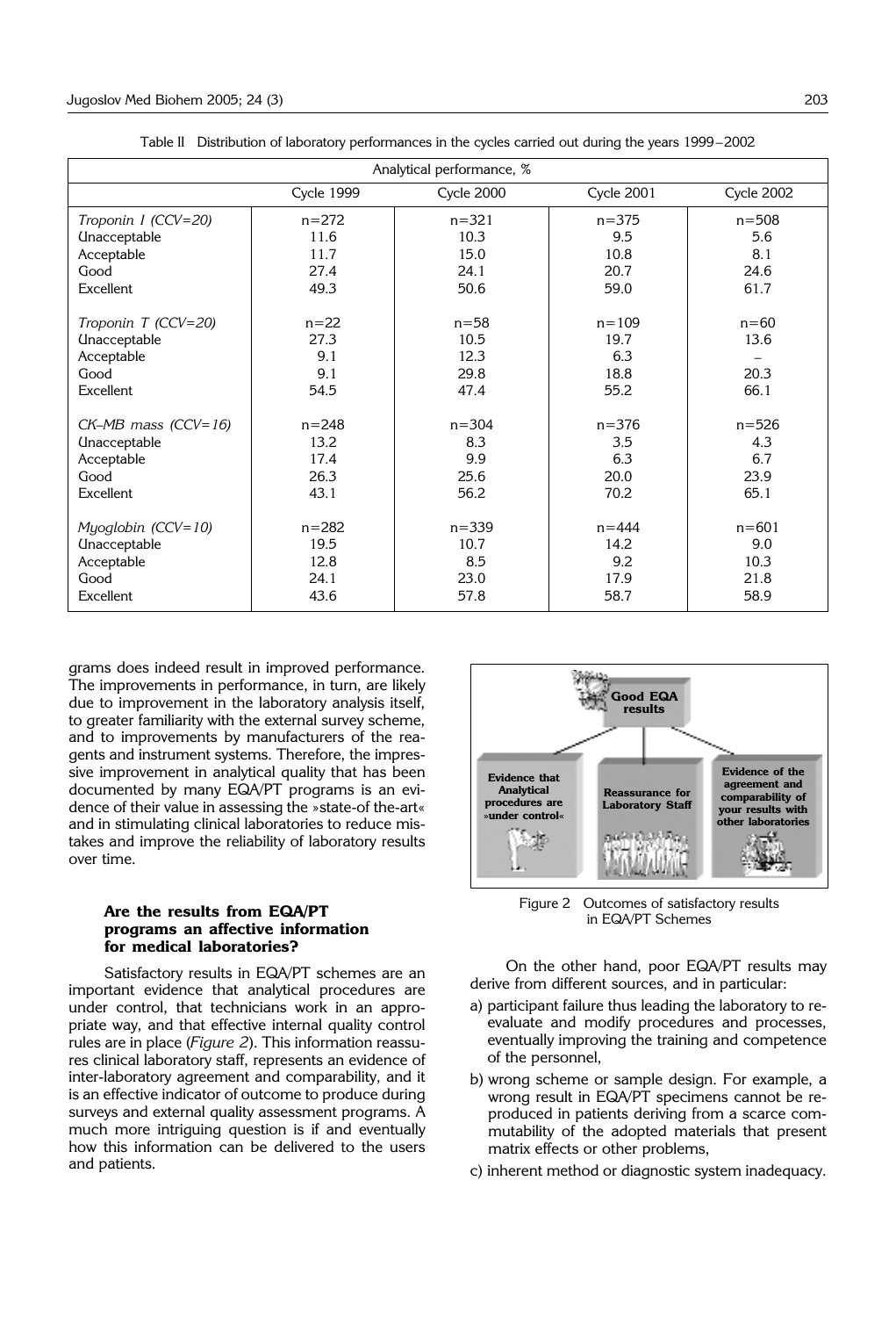

Fiaure 3 Possible reasons for unsatisfactory EQA/PT results

If errors derive from this source, this may represent a stimulus to seriously consider the need to change or modify the method/diagnostic system itself. For example, EQA/PT schemes have documented the progressive shift in analytical techniques used for CK-MB measurement that led to the disappearance of chromatographic and electrophoretic methods and the conversion to the adoption of immunoassays for its measurement. This represents, again, a very useful information for all medical laboratories (*Figure 3*).

## **What are the fundamental elements that assure validity to EQA/PT programs?**

*Table III* shows the most critical characteristics of EQA/PT schemes. The quality of control materials is a pre-requisite for assuring validity and effectiveness to any EQA/PT program. The commutability of materials and the minimization of matrix effects are absolutely essential to guarantee the quality of results and, in turn, any further action. The problem, in fact, is the processing of control materials that may alter not only the composition of the material, but also molecular structures.

*Figures 4* and *5* show the different results obtained in the same participant laboratories by sending a control material obtained from human sera (*Figure 4*) and a commercial, poorly commutable material (*Figure 5*) in measuring alkaline phosphatase with different buffers (AMP and DEA). The overlap between the two methods, using the commercial material, is »an artefact«, while the other specimen really mimics what happens in patient sera (11).

Other important characteristics are the ability to estimate analytical bias and imprecision, also adopting

Table III Validity of an External Quality Assessment scheme

- Quality of control materials.
- Design:
- Ability to estimate analytical bias and imprecision (separately);
- Target values traceable to reference methods or certified reference materials;
- Acceptability criteria (analytical quality specifications) based on well-defined criteria.
- Commitment of the Provider to assist in the education of all potential participants and to activate interactive communications.



Figure 4 Clinical specimens



Figure 5 Commercial materials

target values traceable to reference methods or certified reference materials. It is increasingly important to progressively abandon the use of »peer-group« targets that can mask true analytical problems and do not allow to improve harmonization and inter-laboratory comparability of results.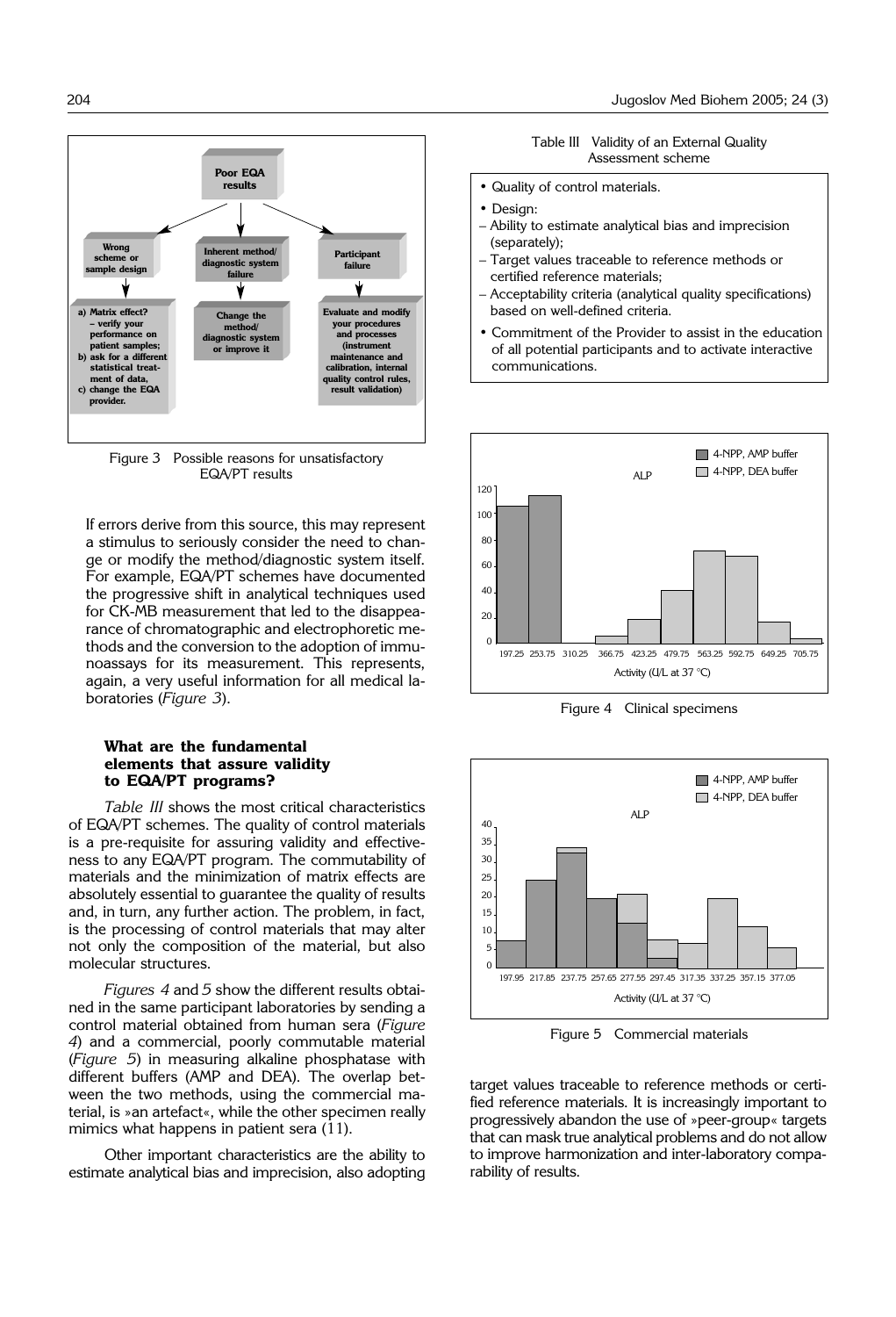Regarding acceptability criteria, after the consensus Conference organized in 1988 by IFCC jointly with the WHO, the hierarchy models of quality specifications represents a proper basis for defining these criteria (12). Finally, the commitment of the provider to assist in the education of all potential participants and to activate interactive communications, represent an added-value to the program.

### **May satisfactory results in EQA/PT schemes guarantee total quality of laboratory services?**

Available data on laboratory error rates and stratification demonstrate that analytical quality significantly improved in the last decades. Currently preand post-analytical phases are more vulnerable to errors than the analytical one (13,14). Usually, EQA/PT schemes evaluate only a part of the total testing process (*Figure 6*), and therefore they cannot be the unique tool for assessing and improving the ultimate quality of laboratory services. However, it is possible to design and implement EQA/PT schemes that allow the evaluation of pre-analytical and post-analytical phases (15,16). For instance, the collection and transport of samples, the laboratory specimen reception and accessioning process, and the procedures for traceability can be evaluated by document examination or by using simulated specimens. Regarding the post-analytical steps, in some EQA/PT schemes, medical laboratories are requested to produce the results by using the report form commonly adopted for patients (17). Report generation, therefore, should include in addition to the analytical data, result review and acceptance, verification of all calculations, appropriateness of reference intervals and eventually decision limits and, finally, clinical utility of any interpretation (18).



Figure 6 Total Testing Process and EQA challenges

#### **Future perspectives**

Future perspectives of EQA/PT schemes can be grouped in five emerging areas. The first regards the practicability of programs designed to asses not only analytical steps but also pre-, and post-analytical phases too. This is extremely useful because we have demonstrated that while inter-laboratory comparability of analytical results is improved, large differences exists in reference intervals so that the same analytical result can be interpreted as normal or increased/decreased when related to the reference interval adopted by individual laboratories (19).

The second perspective is the utilisation of Internet: The main advantage of Internet is that results can be communicated in real time, reducing the actual delay, with consequent cost reduction, possible inexpensive delivery of graphics and analyses of data and reduction of transcription errors.

The third perspective is accreditation/certification of the programs. There are at least three major advances from accreditation: a) for the program, accreditation improves reliability, b) for participants, it improves communication, and c) for providers, it improves staff commitment and credibility (20).

Moreover, accreditation/certification programs accelerate the harmonisation of EQ/PT schemes at an international levels and stimulate the creation of networks of EQA/PT providers.

# **Conclusions**

A large body of evidence has been accumulated to demonstrate that EQA/PT programs are effective tools for assessing and improving the quality of medical laboratories. The validity of these programs depends on the quality of control materials and of the design. The perfect EQA/PT scheme does not exists, but a few projects are pending, surmounting most of »old« problems (21). In order to co-operate in the search for total quality, pre- and post-analytical aspects should be evaluated by specific programs, thus allowing clinical laboratories to assess and improve, in addition to analytical steps, other important aspects of their activity. Finally, it should clarify that as any control system, an EQA/PT program cannot improve the analytical quality by itself. It can, at best, tell that something is wrong, so only changes in the laboratories may improve the quality. For a true quality improvement, medical laboratories has to carefully evaluate the data of EQA/PT schemes and to use this information for improving their procedures and processes.